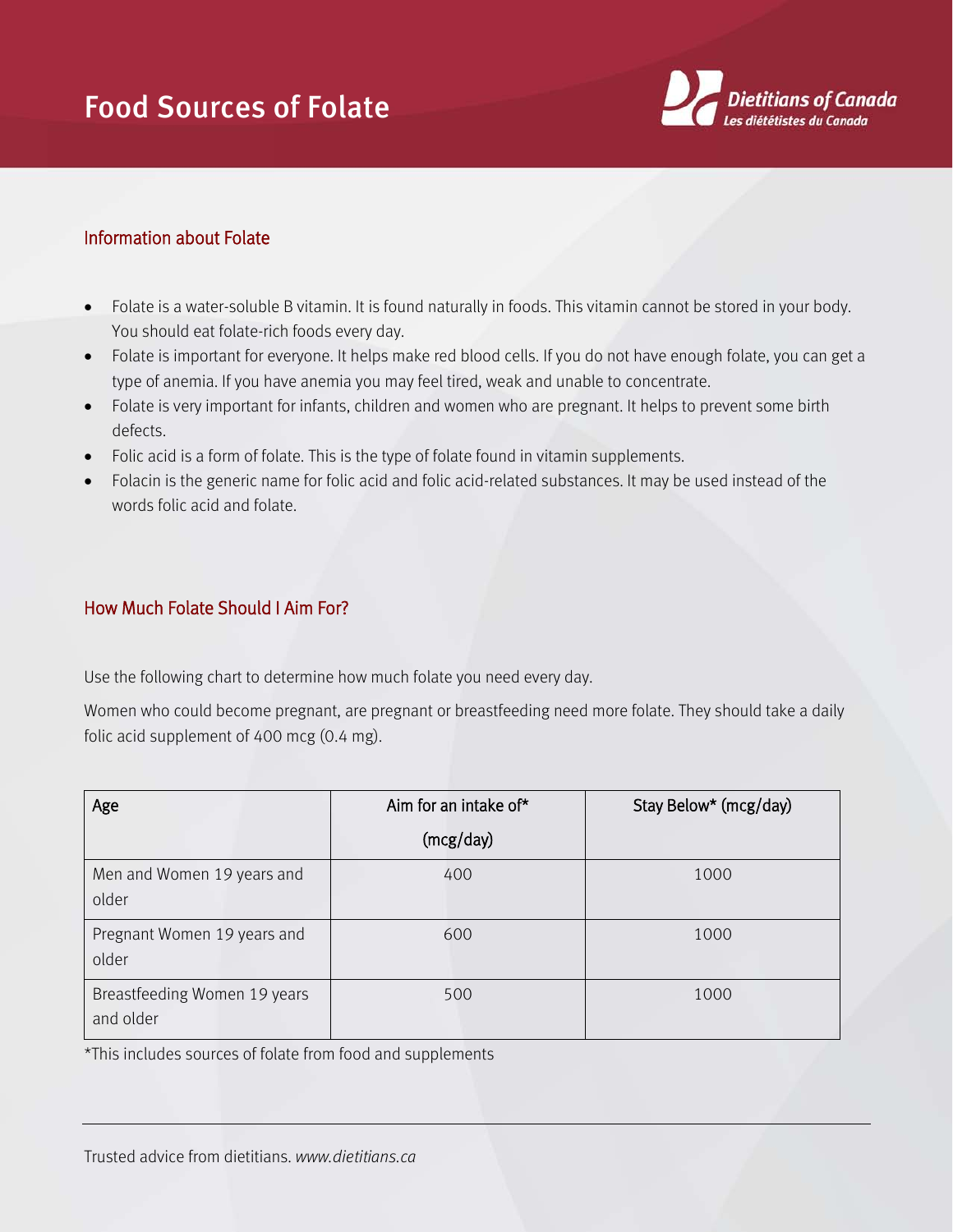

## Folate Content of Some Common Foods

Dark green vegetables like broccoli and spinach and dried legumes such as chickpeas, beans and lentils are naturally good sources of folate. In Canada, folic acid is added to all white flour, enriched pasta and cornmeal products.

The following table will show you which foods are sources of folate.

| Food                             | Serving size        | Folate (mcg) |  |  |
|----------------------------------|---------------------|--------------|--|--|
| Vegetables and Fruit             |                     |              |  |  |
| Vegetables                       |                     |              |  |  |
| Edamame/baby soybeans cooked     | 125 mL $(1/2$ cup)  | 106-255      |  |  |
| Okra, frozen, cooked             | 125 mL (1/2 cup)    | 142          |  |  |
| Spinach, cooked                  | 125 mL $(1/2$ cup)  | 121-139      |  |  |
| Artichoke, cooked                | 125 mL $(1/2$ cup)  | 79-106       |  |  |
| Turnip greens, collards, cooked  | 125 mL $(1/2$ cup)  | 68-93        |  |  |
| Broccoli, cooked                 | 125 mL $(1/2$ cup)  | 89           |  |  |
| Asparagus, cooked                | 4 spears            | 80-88        |  |  |
| Brussels sprouts, frozen, cooked | 6 sprouts           | 83           |  |  |
| Lettuce, (Romaine, mesclun)      | 250 mL (1 cup)      | 65-80        |  |  |
| Escarole or endive, raw          | 250 mL (1 cup)      | 75           |  |  |
| Beets, cooked                    | 125 mL $(1/2$ cup)  | 72           |  |  |
| Potato, with skin, cooked        | 1 medium            | 48-66        |  |  |
| Spinach, raw                     | 250 mL (1 cup)      | 61           |  |  |
| Fruits                           |                     |              |  |  |
| Avocado                          | $\frac{1}{2}$ fruit | 81           |  |  |

Trusted advice from dietitians. *www.dietitians.ca*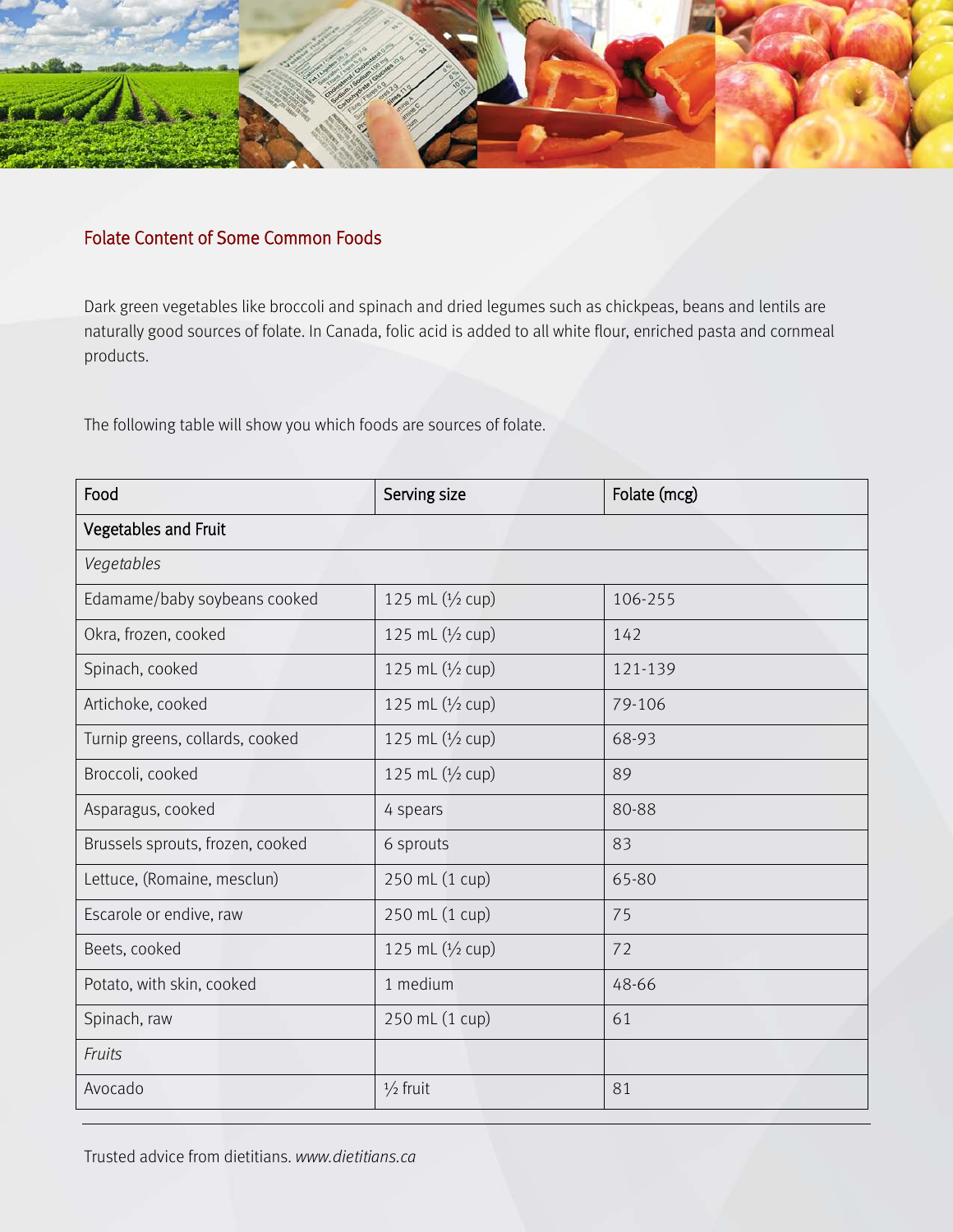

| Papaya                                                                     | $\frac{1}{2}$ fruit                                   | 58      |
|----------------------------------------------------------------------------|-------------------------------------------------------|---------|
| Orange juice                                                               | 125 mL (1/2 cup)                                      | 58      |
| <b>Grain Products</b>                                                      |                                                       |         |
| Pasta, egg noodles, enriched, cooked                                       | 125 mL (1/2 cup)                                      | 138     |
| Pasta, white, enriched, cooked                                             | 125 mL (1/2 cup)                                      | 83-113  |
| Bagel, plain                                                               | $\frac{1}{2}$ bagel (45 g)                            | 101     |
| Bread, white                                                               | 1 slice (35 g)                                        | 60      |
| Bread, whole wheat                                                         | 1 slice (35 g)                                        | 18      |
| <b>Milk and Alternatives</b>                                               | This food group contains very little of this nutrient |         |
| <b>Meat and Alternatives</b>                                               |                                                       |         |
| <b>Meat Alternatives</b>                                                   |                                                       |         |
| Beans, cranberry/roman, cooked                                             | 175 mL (3/4 cup)                                      | 271     |
| Lentils, cooked                                                            | 175 mL (3/4 cup)                                      | 265     |
| Peas (chickpeas, black-eyed,, pigeon)<br>cooked                            | 175 mL (3/4 cup)                                      | 138-263 |
| Beans (mung, adzuki), cooked                                               | 175 mL (3/4 cup)                                      | 234-238 |
| Beans (pink, pinto, navy, black, white,<br>kidney, great northern), cooked | 175 mL (3/4 cup)                                      | 157-218 |
| Sunflower seeds, without shell                                             | 60 mL (1/4 cup)                                       | 77-81   |
| Meatless (fish sticks, meatball, chicken),<br>cooked                       | $75 g (2 \frac{1}{2} oz)$                             | 59-77   |
| Soy burger/vegetarian meatloaf or patty,<br>cooked                         | 75 g (2 1/2 oz)                                       | 59      |
| Soy nuts                                                                   | 60 mL (1/4 cup)                                       | 59      |